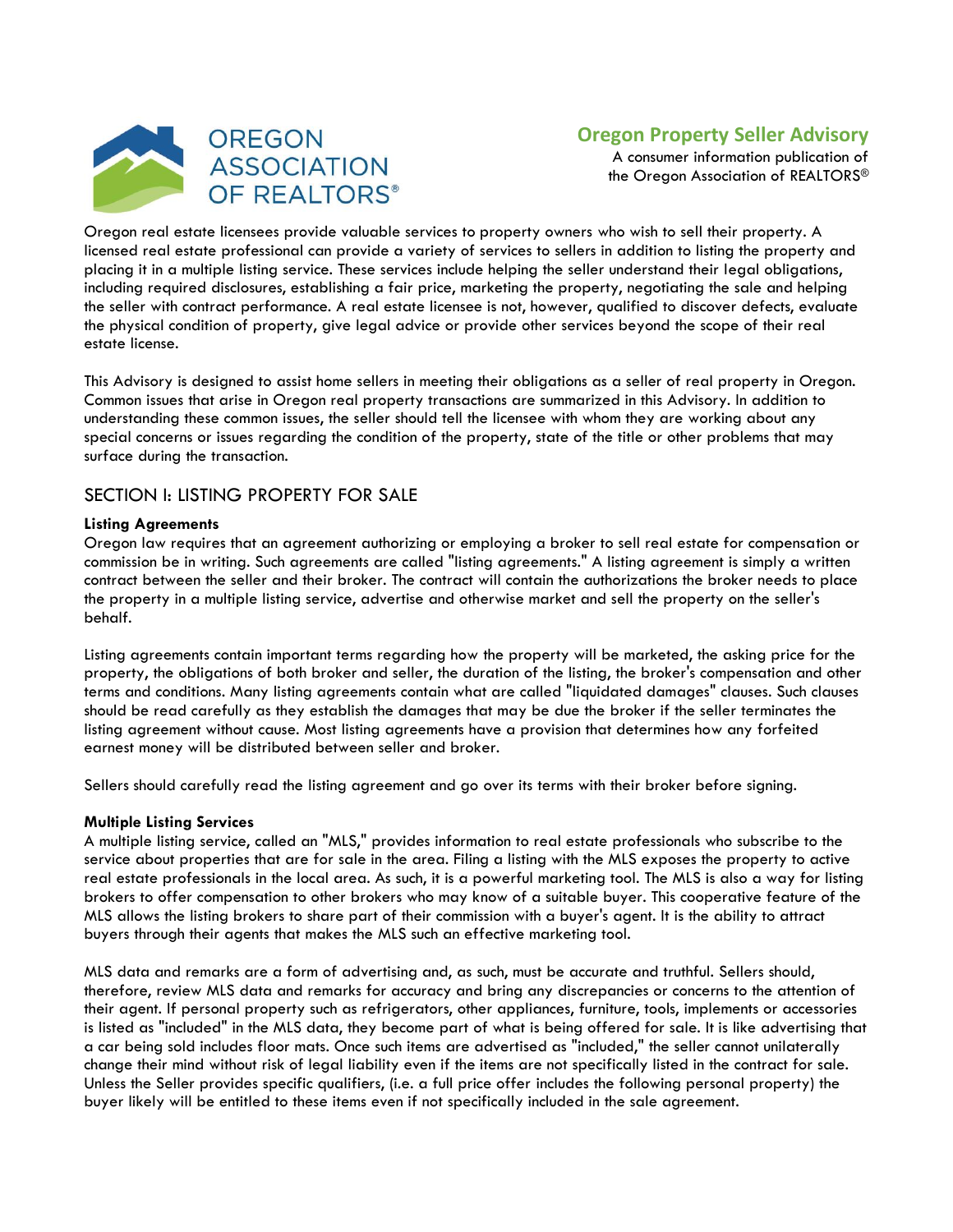#### **Seller Costs and Expenses**

Selling real property involves a certain amount of expense. The seller's exact costs and expenses depend on the property being sold and the terms of the transaction. Sellers should anticipate these expenses and plan for them at the time they list property for sale. Although accounting, financial consulting and tax advice are beyond the scope of a real estate licensee's expertise, the seller's real estate agent can help the seller estimate some of the costs and expenses that will be associated with the sale.

Seller costs and expenses include everything from moving expenses to the mortgage pay-off. Certain transaction costs, called "closing costs," are typically paid by the seller. These include title insurance, escrow fees, legal fees, recording fees and the like. Most real estate contracts have provisions for seller-paid repairs that are identified during the buyer's inspection of the property. Depending on the market and other factors, the seller may agree to pay some of the buyer's closing costs. Such payments from seller to buyer are called "seller concessions." Typically, at the time of closing the seller will pay any sales commissions agreed to in the listing agreement.

#### **Taxes and Tax Withholding on Real Property Conveyances**

The sale of real property can generate tax liability at the local, state and federal levels. Although unusual in Oregon, some local jurisdictions may charge a transfer tax when real property is sold. Sellers should check with their agent or their local government tax office. Tax liability issues are beyond the expertise of a real estate licensee. [Information on federal taxes can be found by clicking here.](http://www.irs.gov/publications/p523/index.html) [General information about Oregon personal](http://www.oregon.gov/DOR/Pages/index.aspx)  [income taxes can be found by clicking here.](http://www.oregon.gov/DOR/Pages/index.aspx)

Income from conveyance of real property located in Oregon by non-residents is subject to income tax withholding at the time of sale. Certain "authorized agents" (typically escrow companies) must withhold the tax and remit it to the Oregon Department of Revenue. There are a number of exceptions to the withholding requirement. Some exceptions require the seller to sign an exempt status statement under penalty of perjury. Others require the advice of a tax professional, review of Oregon statutes and the Internal Revenue Code. Such review and advice are beyond the expertise of an Oregon real estate licensee. [Complete information about Oregon's tax withholding](http://www.oregon.gov/DOR/Pages/index.aspx)  [law and copies of required forms can be found](http://www.oregon.gov/DOR/Pages/index.aspx) by clicking here.

## **Omitted Property Tax**

Oregon statutes require tax assessors to correct tax roll omissions when they are discovered so that everyone pays their fair share of taxes. Property or value that is omitted in error from the tax rolls is called omitted property. County tax assessors often become aware of omitted property at the time a home is being marketed for sale. Some assessors hire people to look at the MLS, sales prices and other information, searching for indications that remodeling has taken place or other signs that properties are under-assessed.

When assessors find omitted property, they notify the owners and add the property to tax rolls. The law allows them to assess the property in previous years as well, up to five years. Once omitted property is added to the tax rolls, the assessment becomes a lien on the property that the owner must pay or risk foreclosure. Because most people are not willing to purchase property with liens for prior years, property owners must pay taxes that are due when they sell the property.

A property tax assessment for omitted property can impact both buyers and sellers. Sellers may have to pay an unanticipated part of the sales proceeds to the tax assessor. Sellers may receive a demand for a reimbursement from a title company that had to pay a buyer for undisclosed tax obligations. Seller should consider purchasing a seller's policy of title insurance. If you have questions or concerns about your property, contact the county tax assessor [\(click here](https://www.oregon.gov/DOR/programs/property/Pages/county-contact.aspx) for local tax assessor information). Tax liability issues are beyond the expertise of a real estate licensee.

# SECTION II: PROPERTY CONDITION, INVESTIGATION & DISCLOSURE

## **Seller's Common Law Disclosure Duties**

Under Oregon law a seller must disclose to the buyer any material defects known to the seller that would not be readily apparent to a buyer. Oregon civil law also imposes on all parties to a contract a duty of good faith and fair dealing. This contractual duty prohibits deceit, fraud or design to mislead in the formation and performance of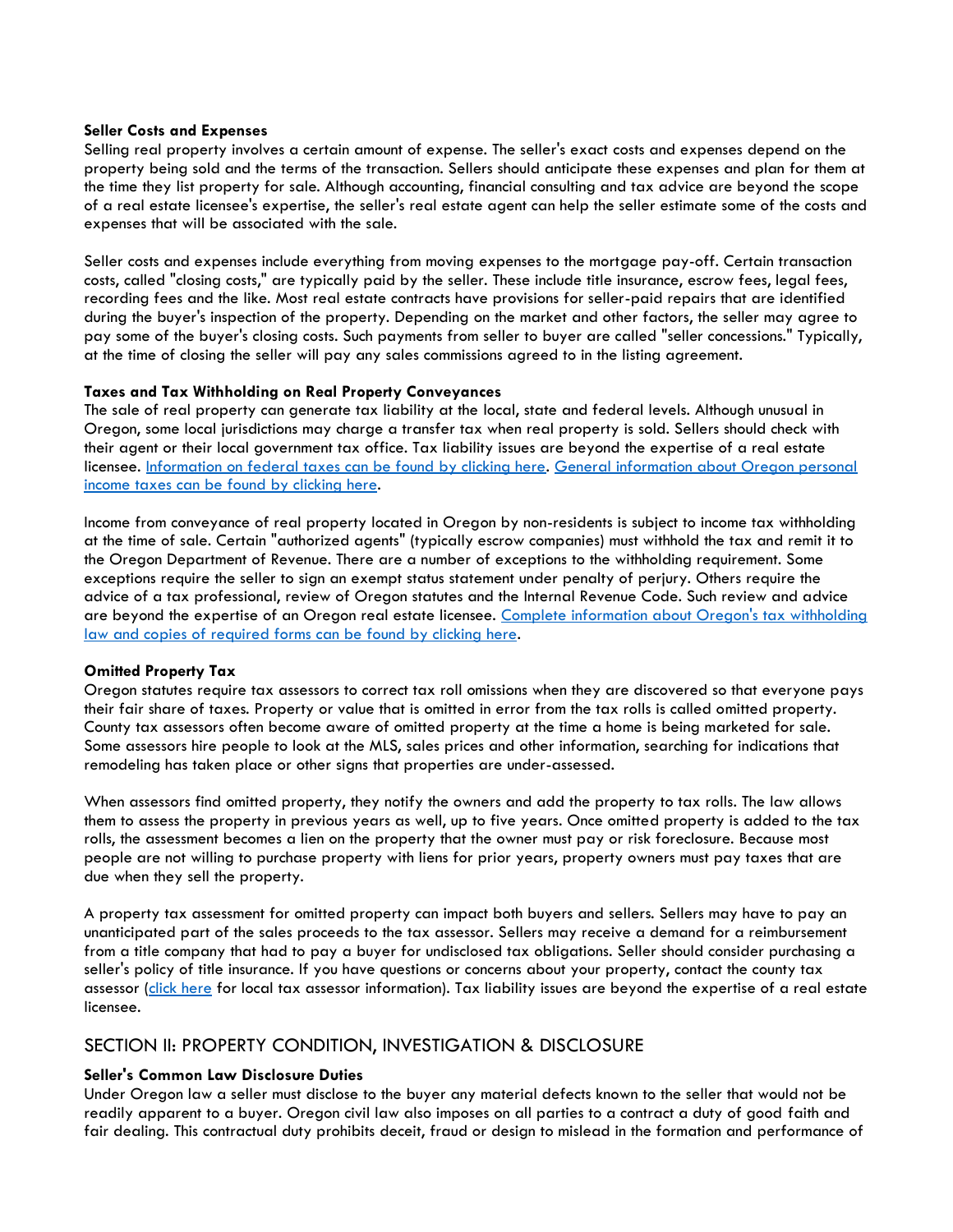contracts. Taken together, these legal obligations require certain disclosures to purchasers when selling real property in Oregon.

A seller in Oregon cannot remain silent if they know of some hidden defect that affects the value or desirability of the property. Such defects are considered "material" and must be disclosed. The "defect" may be in the condition of the property or its title or use or, in some cases, even surrounding conditions or future use. The key is that the defect must be known to the seller, affect the value or desirability of the property and not be readily apparent to a buyer. Failure to disclose such defects can result in lawsuits for damages or to rescind the sale.

Given the consequences, any doubt about disclosure of potential defects should be resolved in favor of disclosure. For instance, if the roof leaked last winter and was repaired it would be wise to disclose the leak and repair in a sale taking place the following summer. That way, if the repair proves inadequate during the next rainy season, there will be no question that the sellers mislead the buyer by "hiding" the leak and repairs. At the same time, a problem fixed years ago that has caused no further problems would not need to be disclosed. Where the line is drawn in a specific instance is a matter Sellers should discuss with their real estate agent.

Real estate licensees are not property inspectors or legal experts. They can, however, assist sellers in understanding and meeting their disclosure duties. All real estate licensees in Oregon have an obligation of honesty and fair dealing to all parties to a real estate transaction. Licensees, therefore, cannot be party to any attempt to deceive or mislead a buyer. Under Oregon law, withholding material information from an agent with the intent that the agent innocently misrepresents the property to another is considered a form of fraud.

#### **Seller's Property Disclosure Statement**

In Oregon, most sellers of residential property are required to fill out, sign and deliver to prospective purchasers a statutory property disclosure form. The form, which covers everything from title status to dwelling systems and fixtures, is set-out in ORS 105.464. Because the form is statutory, it cannot be changed or modified. All questions on the statutory form must be answered based on the actual knowledge of the seller at the time an offer is made on the property.

[A copy of the statutory disclosure form can be found online here.](https://www.oregonlaws.org/ors/105.464) Unless the seller qualifies for one of the narrow exclusions contained in the statute, or the buyer is not purchasing the property for his immediate family to live in, the completed disclosure form must be delivered to every buyer who makes a written offer on the property. If the seller fails to comply with the statute, the buyer is entitled to revoke their offer at any time prior to actually closing the sale. If the seller does deliver the disclosure statement, the buyer's ability to revoke is limited to five business days after delivery.

The exclusions available under the statute are listed on the first page of the disclosure form. They include the first sale of a dwelling never occupied, sales by financial institutions, sales by court appointed receivers, trustees, personal representatives and the like and sales by government agencies. All other sellers of residential real property being sold as a residence for the buyer or their immediate family must answer questions the legislature has determined are relevant in the purchase of residential property.

The disclosure statement questions may be answered "yes," "no," "unknown" or in limited circumstance "NA." Answering "unknown" to avoid disclosure of known information can be considered a form of fraud. A number of questions, if answered "yes," require that an explanation or copy of a report or other document to be attached to the disclosure statement. Because the disclosure statement must be filled out by the seller based on the seller's actual knowledge at the time of disclosure, real estate licensees cannot fill out the form for the seller or influence the seller's answers in any way. Real estate licensees are, however, required to make the seller aware of the seller's disclosure duties under the statute.

#### **Professional Home Inspections**

Most real estate licensees in Oregon advise the buyers they represent that obtaining a professional home inspection is the single most important thing a buyer can do for their protection. Most buyers take the advice to heart. Lenders will sometimes require a pest and dry rot inspection before they will lend money on a property. Sellers, therefore, should anticipate one or more professional home inspections will be conducted by inspectors hired by potential purchasers. The resulting inspection reports will provide the buyer with detailed information about the home's physical condition, its systems and fixtures and usually note any potential future problems.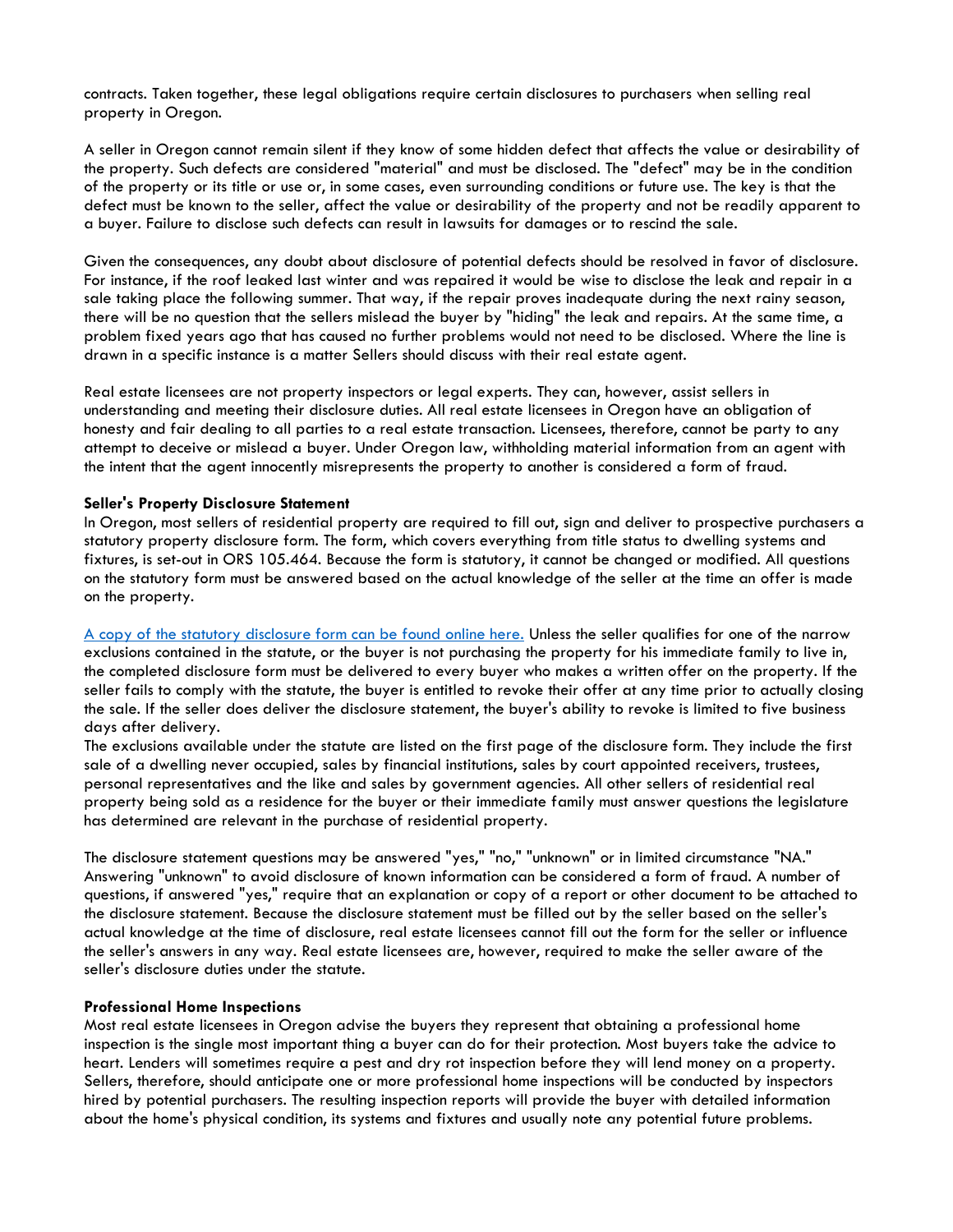Real estate contracts in common use in Oregon contain inspection contingencies that allow the buyer to withdraw from the transaction based on the content of the inspection report. These contingencies are typically what are called "buyer satisfaction" contingencies. That means the buyer can withdraw if they are dissatisfied with the overall condition of the property as revealed in the report and do not need to pin-point specific material defects. Buyers may, however, identify specific issues and ask the seller to make repairs at the seller's expense. In some cases, particularly under government backed VA or FHA programs, the buyer's lender may require certain repairs as a condition of the loan. Although the seller is not required to make such repairs, failure to agree on repairs can lead to the buyer withdrawing from the transaction.

Should a transaction fail because of an inspection report, the seller will usually have the contractual right to demand a copy of the inspection report the buyer is relying upon. It is a good idea for the seller to demand the report so there will be no question that the seller deliberately turned a blind eye to potential problems. Under the seller's property disclosure statute, any professional inspection done within three years of the date of the disclosure must be disclosed. The disclosure is one of those that require additional explanation or documentation. This provides the seller with a vehicle for disclosing the sale fail and the inspection report to eliminate any later claim the seller tried to hide the true condition of the property from the next buyer.

In anticipation of selling the property, some sellers will have a professional inspection done and any required repairs made prior to marketing the property. If the seller decides to hire an inspector, they should carefully review the inspector's proposal to determine the scope of the inspection. Some home inspectors may not inspect heating and cooling systems, the roof or other systems or components. A home inspection should be done by a home inspector or contractor licensed by the Oregon Construction Contractors Board (CCB).

[Inspector requirements and standards of practice for inspectors are available online here.](http://www.oregon.gov/CCB/licensing/Pages/home-inspectors.aspx) [The license status of](http://www.ccb.state.or.us/search/)  [home inspectors can be checked here.](http://www.ccb.state.or.us/search/) Pest control operators who do inspections and treatment are licensed by the Oregon Department of Agriculture. Sellers can check on licensing of pest control operators and applicators by calling the Oregon Department of Agriculture at (503) 986-4550 or online a[twww.oda.state.or.us/dbs/search.lasso#pesticide.](http://oda.state.or.us/dbs/search.lasso#pesticide) If the seller does have an inspection done, they should not allow a potential buyer to rely on the seller's inspection. All buyers should be advised to contract and pay for their own inspection.

Inspection of property is beyond the scope of expertise of a real estate licensee, but real estate licensees can provide sellers with a list of local inspectors. Licensees ordinarily will not recommend a specific inspector. Before hiring an inspector, the seller should check with the CCB to determine the inspector's current license status and whether there are any past or pending claims against the inspector. [This can be done by clicking here.](http://www.ccb.state.or.us/search/)

#### **Defective Products and Materials**

Some materials used in home construction have been subject to a recall, class action suit, settlement or litigation. These materials include modern engineered construction materials used for siding, roofing, insulation or other building purposes. It is critical that a seller carefully review any notices, settlements or other information they may have received regarding such materials. The seller's property disclosure statement contains several questions about such materials.

Homes may also contain products in their systems or fixtures that are, or have been, subject to a recall, class action suit, settlement or litigation. Plumbing, heating and electrical systems, among others, may contain such products. It is critical that a seller carefully review any notices, settlements or other information they may have received regarding such materials. If there is any doubt about systems or fixtures, the seller should arrange for a suitable inspection. A real estate licensee can often help the seller find an inspector with the proper knowledge and credentials, but inspection of property for such products is beyond the scope of a real estate licensee's expertise.

#### **Repairs and Remodels**

If repairs or remodeling have been done on the property, the seller will want to make certain the work was properly done and permitted. Buyers will often ask the seller for any invoices or other documentation for obvious repairs or remodels. Sellers should, therefore, anticipate questions about any recent repairs or remodels and be ready to demonstrate they were done properly with the required permits.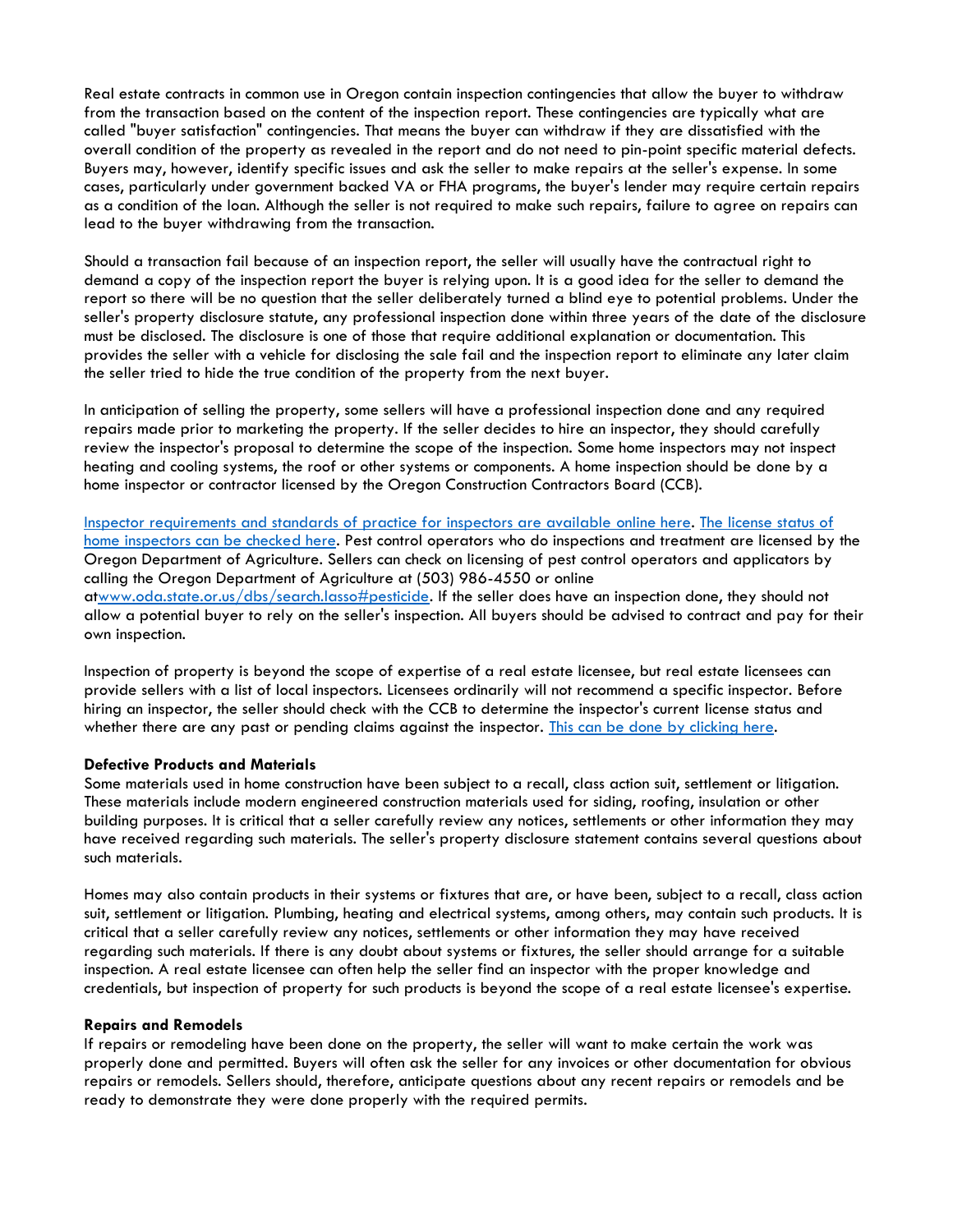A real estate licensee can help the seller assess the need to demonstrate building code compliance, but do not themselves have the training or expertise to evaluate building code compliance issues. [Information about building](http://www.permitsprotect.info/)  [permits can be found here.](http://www.permitsprotect.info/) If uncertain about permits, sellers should check with their city or county building department. [County websites can be found by clicking here.](http://oregoncounties.org/) [For cities click here.](http://www.orcities.org/CityResources/LOCCityDirectory/tabid/845/ctl/ShortcutResults/mid/13270/language/en-US/Default.aspx?view=4)

If repairs or remodels have been completed very recently, the seller should make sure no construction liens have been or will be filed against the property. Construction valued at \$50,000 or more done within three months of a sale may trigger additional requirements under the Homebuyer Protection Act. A complete explanation of the Act [and its requirements for sellers is available from the Construction Contractors Board here.](https://ccbed.ccb.state.or.us/WebPDF/CCB/Publications/HPAform.pdf)

If any repairs are required during the transaction, the seller should make sure a licensed construction contractor is doing the repairs. [Information about individual contractors is available here.](https://www.ccb.state.or.us/search/) After the repairs have been done, the seller should consider having a re-inspection done to assure the repairs were done properly. Such re-inspections are often made a term of the sale contract when repairs are made during a transaction.

#### **Sewer and Septic Systems**

Whether the property is connected to a city sewer, septic system or other on-site wastewater treatment system is important information. The condition of such systems can be highly material in a real estate transaction and a seller should always verify the type of sewage system present on the property even if this information is provided in the MLS data sheet or Seller's Property Disclosure Statement.

Real estate licensees are not licensed to do plumbing or septic inspections. If the property is serviced by a septic system, a septic system inspection should be completed by an approved Onsite Wastewater Inspector. Sellers can avoid potential transaction problems by checking permitting and system status prior to marketing. A list of certified Onsite Wastewater Installers and Maintenance Providers, many of whom perform Existing System Evaluations, can be found on the Department of Environmental Quality

website <http://www.oregon.gov/deq/Residential/Pages/Onsite-Certification.aspx>

If a septic system inspection is completed, be sure to have an ["Existing System Evaluation" form](http://www.oregon.gov/deq/FilterDocs/ESERform.pdf) completed by the approved Onsite Wastewater Inspector for the buyer's own records. Additional information can be found at: [http://www.oregon.gov/deq/Residential/Pages/Septic-Smart.aspx.](http://www.oregon.gov/deq/Residential/Pages/Septic-Smart.aspx) [Read more](http://oregonrealtors.org/sites/default/files/Brochure-Home-Owner.pdf) important information (Provided by the Department of Environmental Quality) regarding do's and don'ts about your septic system and how to be "septic smart" as a homeowner.

#### **Wells**

If domestic water for the property is supplied by a private well, the seller is required by state law to test the well for total coliform bacteria, arsenic and nitrates through an **accredited laboratory**. The seller must report the lab results to both the Oregon Health Authority and the buyer within 90 days of receiving them. A [Domestic Well](https://apps.state.or.us/Forms/Served/le8313.pdf)  [Testing Transaction form](https://apps.state.or.us/Forms/Served/le8313.pdf) should be submitted to the Oregon Health Authority, with the lab test results, and can be found [here.](http://public.health.oregon.gov/HealthyEnvironments/DrinkingWater/SourceWater/DomesticWellSafety/Pages/index.aspx) The test results are valid for one year and sellers should verify that the proper sampling and testing procedures are performed when having the well tested. More information on this state law requirement can be found [here.](http://public.health.oregon.gov/HealthyEnvironments/DrinkingWater/Monitoring) Sellers may also want to have the well tested for other potential contaminants to further determine water quality but are not required to do so. More information on this state law requirement can be found [here.](http://public.health.oregon.gov/HealthyEnvironments/DrinkingWater/Monitoring) Proper procedures need to be used when testing domestic wells. More information on this state law [requirement can be found here.](https://public.health.oregon.gov/HealthyEnvironments/DrinkingWater/SourceWater/DomesticWellSafety/Pages/Testing-Regulations.aspx)

Oregon also requires that all private wells not already registered with the state of Oregon be registered at the time the property is transferred. Real estate forms in use in Oregon often delegate to the buyer the responsibility for registering the well with the Oregon Water Resources Department (OWRD). [A useful guide to the OWRD Well](http://www.oregon.gov/owrd/pages/gw/well_id.aspx)  [Identification Program can be found by clicking here.](http://www.oregon.gov/owrd/pages/gw/well_id.aspx) For more information on Domestic Wells, visit [www.HealthOregon.org/wells.](http://www.healthoregon.org/wells)

#### **Well Flow Tests**

If domestic water is supplied by a private well, the seller will want to make certain the well provides adequate water for domestic needs. It is strongly recommended that a well flow test be conducted prior to marketing of any property that depends on a well for domestic water. Careful attention should be paid to disclosures or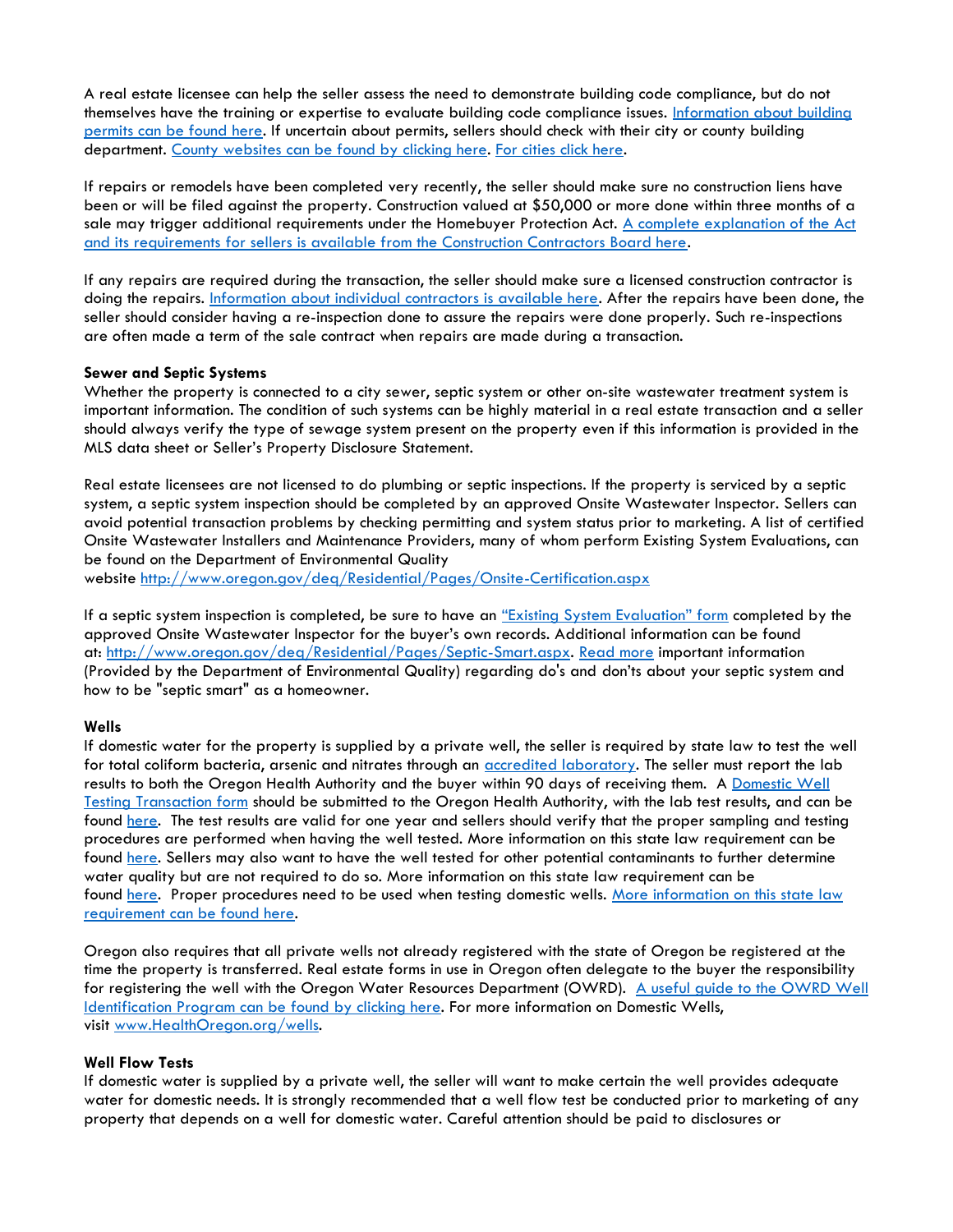representations about wells. The seller should not allow the buyer to rely on a test done for the seller. The buyer should be advised to contract and pay for their own well flow test.

Sellers should review any well records they may have as buyers will usually ask to see such records. Interested [Sellers can obtain more information about well logs here.](http://apps.wrd.state.or.us/apps/gw/well_log/well_log_faq.aspx) To access the [well log database online, click here.](http://apps.wrd.state.or.us/apps/gw/well_log)

While real estate licensees are not trained and do not have the expertise to test wells, they should be able to direct the seller to the appropriate well professionals. Disclosures and disclaimers regarding domestic wells are common in real estate transactions and should be reviewed with the seller's agent as part of contract negotiations.

#### **Underground Oil Storage Tanks**

Sellers should be aware of potential problems associated with underground oil storage tanks. Such tanks can cause serious problems if they have leaked oil. Underground oil tank leaks can create serious potential liability for sellers even if they do not know of the leak. Oil storage tanks, including home heating oil tanks, are closely regulated in Oregon. [An explanation of Oregon laws concerning home heating oil tanks can be found here.](http://www.oregon.gov/deq/tanks/Pages/hot.aspx)

A seller who knows or suspects that property has an underground storage tank should take appropriate steps to protect his own interests, including seeking information from the Department of Environmental Quality (DEQ) and, if necessary, consulting with an environmental hazards specialist or attorney. *Sellers are advised to hire appropriately trained environmental professionals to inspect the property if an underground oil storage tank is found or suspected.*

Oil storage tank inspection, decommissioning and cleanup requires a special license from DEQ. A list of licensed [providers can be found here.](http://www.deq.state.or.us/lq/pubs/docs/tanks/hot/LicensedServiceProviders.pdf) Inspection, decommissioning and cleanup of oil tanks can take time. Sellers who are aware of the existence of a tank should, therefore, begin the process early to avoid transaction delays. Real estate licensees are not trained or licensed to provide advice or services regarding underground oil storage tanks but can assist the seller in finding the proper professionals.

#### **Environmental Hazards**

Environmental hazards include everything from expansive soils to landslides to forest fires, tsunamis, floods and earthquakes. Environmental hazards can also include indoor air quality (e.g., radon, mold, or carbon monoxide) and hazardous materials, like asbestos. Environmental hazards known to the seller must be disclosed to all buyers. Sellers in doubt about such hazards should check with the county in which the property is located. [Oregon counties](http://oregoncounties.org/)  [can be located here.](http://oregoncounties.org/)

Wildfire is a concern in some areas of Oregon. Information about the risk of wildfire is available from the Oregon [Department of Forestry here.](http://www.oregon.gov/ODF/FIRE) Some homeowners are subject to special rules under the State's "Forestland-Urban Interface Classification." Owners of property within the classification should complete a "Property Evaluation and Self-Certification" to avoid potential future liability. Forestland-Urban Interface status must be disclosed on the Seller's Property Disclosure form. [Information about the Forestland-Urban Interface and on the evaluation and](http://www.oregon.gov/ODF/FIRE)  [certification program is available here.](http://www.oregon.gov/ODF/FIRE) Real estate licensees do not have the expertise to advise homeowners on fire protection requirements but can often direct owners to the appropriate professionals.

If flood status is an issue because of insurance restrictions, claims or past history, the seller should bring the matter to the attention of their agent and be prepared to make the appropriate disclosure to buyers. Flood plain maps and information are available [here.](https://msc.fema.gov/portal) Real estate licensees do not have the expertise to assess flood potential but can often direct sellers to the appropriate local authorities.

If environmental issues have been a problem in the area, or the seller has any notice of potential problem with air quality, ground or water contamination or other problems with the area or property, the seller should bring the matter to the attention of their agent and carefully consider disclosure obligations to potential buyers. If in doubt about potential hazards, the seller should [visit the Environmental Protection Agency \(EPA\) website here.](https://www3.epa.gov/)

#### [Information about specific contaminated sites that have been reported to the government can be found here](http://www.epa.gov/superfund/sites/)

and, [for sites specific to Oregon, click here.](http://public.health.oregon.gov/HealthyEnvironments/TrackingAssessment/EnvironmentalHealthAssessment/Pages/sites.aspx) Real estate licensees are not trained and do not have the expertise to discover and evaluate environmental hazards. Sellers, therefore, are advised to hire appropriately trained environmental professionals to inspect the property and its systems or fixtures for environmental hazards if there is any question regarding environmental hazards.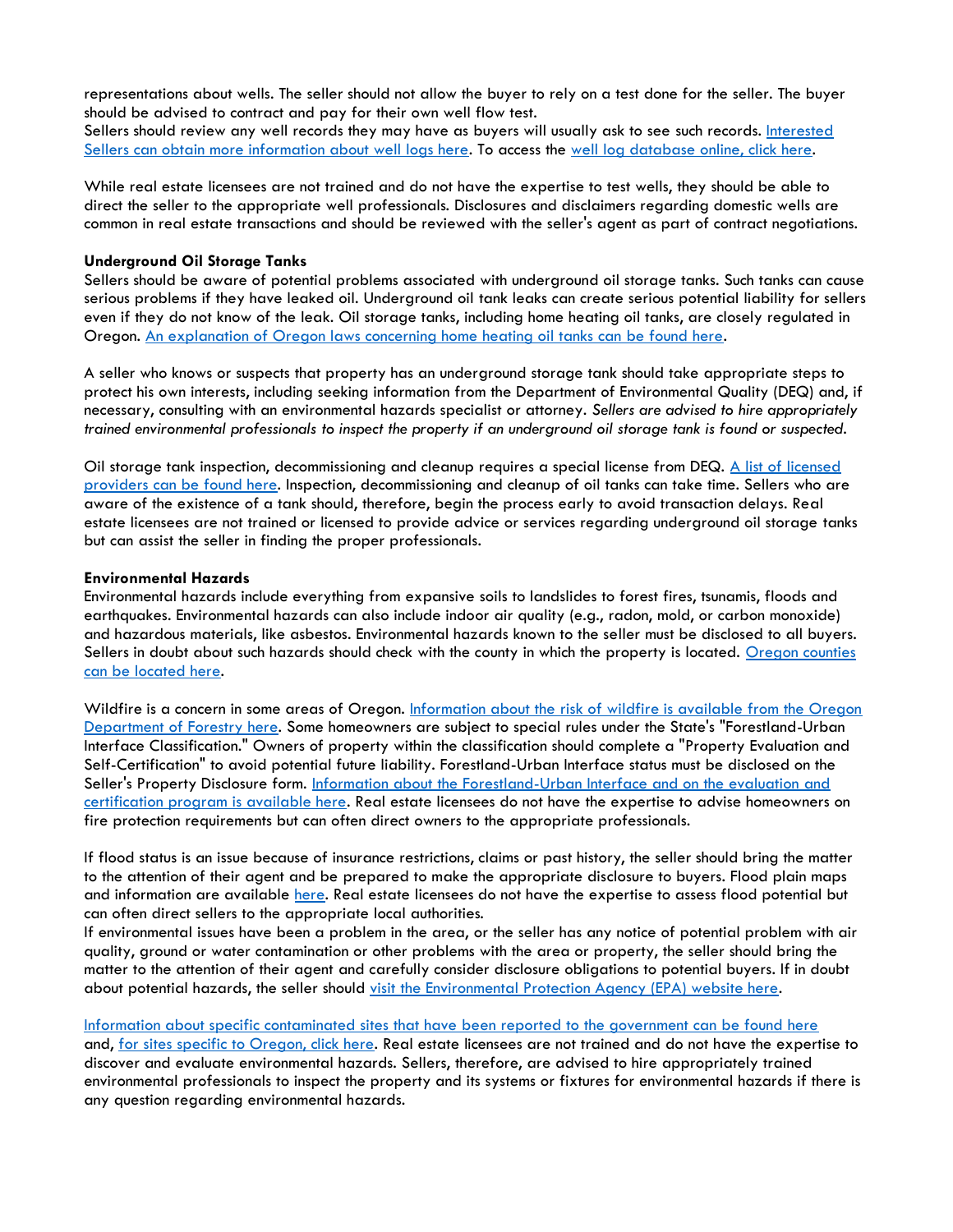#### **Woodstoves**

The Oregon Department of Environmental Quality (DEQ) has developed a statewide woodstove program to promote the use of cleaner-burning woodstoves and to help homeowners with woodstoves burn wood more efficiently and with less pollution. Under Oregon law, no person may sell, offer to sell or advertise to sell a used, non-certified woodstove. Non-certified woodstoves (including fireplace inserts) are older models (mostly pre-1985) that have not been certified by the DEQ or the federal Environmental Protection Agency to meet cleaner-burning smoke emission standards.

Individual communities in Oregon may have additional rules governing the sale of or use of woodstoves and fireplaces. The seller should ask their agent for assistance or check with appropriate local government agencies. [County websites can be found by clicking here](http://oregoncounties.org/) and [cities can be found by clicking here.](http://www.orcities.org/CityResources/LOCCityDirectory/tabid/845/ctl/ShortcutResults/mid/13270/language/en-US/Default.aspx?view=4) General information about [woodstove regulation in Oregon is available here.](https://www.oregon.gov/deq/Residential/Pages/Woodstoves.aspx)

Inspection of fireplaces and woodstoves requires special training and expertise. Although a real estate licensee may be able to help you find a local woodstove professional, they cannot themselves inspect or evaluate a woodstove.

#### **Mold**

Molds are one of a variety of biological contaminants which can be present in human structures, including in residential housing. Some molds have been identified as possible contributors to illness, particularly in infants, elderly, people with suppressed immune systems, and those with allergies and asthma. Less well known, and far less common, are certain molds identified as possible contributors to illness, particularly in people with allergies. Serious mold problems usually involve property with defective siding, poor construction, water penetration problems, improper ventilation or leaking plumbing.

In a few cases, these problems have led to the growth of molds which caused medical conditions in some people. Sellers who have any knowledge or notice of molds in their property should arrange for inspection by a qualified professional. Information on moisture intrusion and mold problems associated with human structures can be found [here.](http://www.epa.gov/mold/moldguide.html)

Inspection, discovery and evaluation of specific water intrusion or mold problems requires extremely specialized training and is well beyond the scope of a real estate licensee's expertise. Sellers are, therefore, advised to hire appropriately trained professionals to inspect the property if the seller is concerned about the possibility of harmful molds. Any mold condition, whether believed harmful or not, should be disclosed to your agent and any potential buyer.

#### **Smoke Alarms**

In Oregon, no person may sell a dwelling unless there is installed in the dwelling unit an approved smoke detector or smoke alarm installed in accordance with the rules of the State Fire Marshall. Because of this state law requirement, most residential real estate sale forms contain a representation by the seller that, at the earlier of possession or closing date, the dwelling will have an operating smoke detector as required by law. Sellers should anticipate the smoke alarm requirement and make sure their property is properly equipped prior to marketing the property.

The power supply of a smoke alarm shall be a commercial power source, an integral battery or batteries or combination of both (OAR 837.045) Smoke alarm power source requirement is based on what was required at the time of construction or remodel. Battery operated ionization smoke alarms sold or used in Oregon must have a 10 year battery and a "hush" mechanism which allows a person to temporarily disengage the alarm. According to the National Fire Protection Association, National Fire Alarm Signaling Code (72-14.4.7.1); "Unless otherwise recommended by the manufacturer's published instructions, single and multiple station smoke alarms installed in one- and two-family dwellings shall be replaced when they fail to respond to operability test but shall not remain in service longer than 10 years from the date of manufacture." (NFPA 72). All dwellings must have the proper type, number and placement of alarms as required by the building codes at the time the dwelling was constructed but not less than one alarm adjacent to each sleeping area and at least one alarm on each level of the dwelling. (Additional rules apply to rental property.) Information about smoke alarm and detector requirements in Oregon can be found on the State Fire Marshal's web site by [clicking here.](http://www.oregon.gov/OSP/SFM/pages/index.aspx)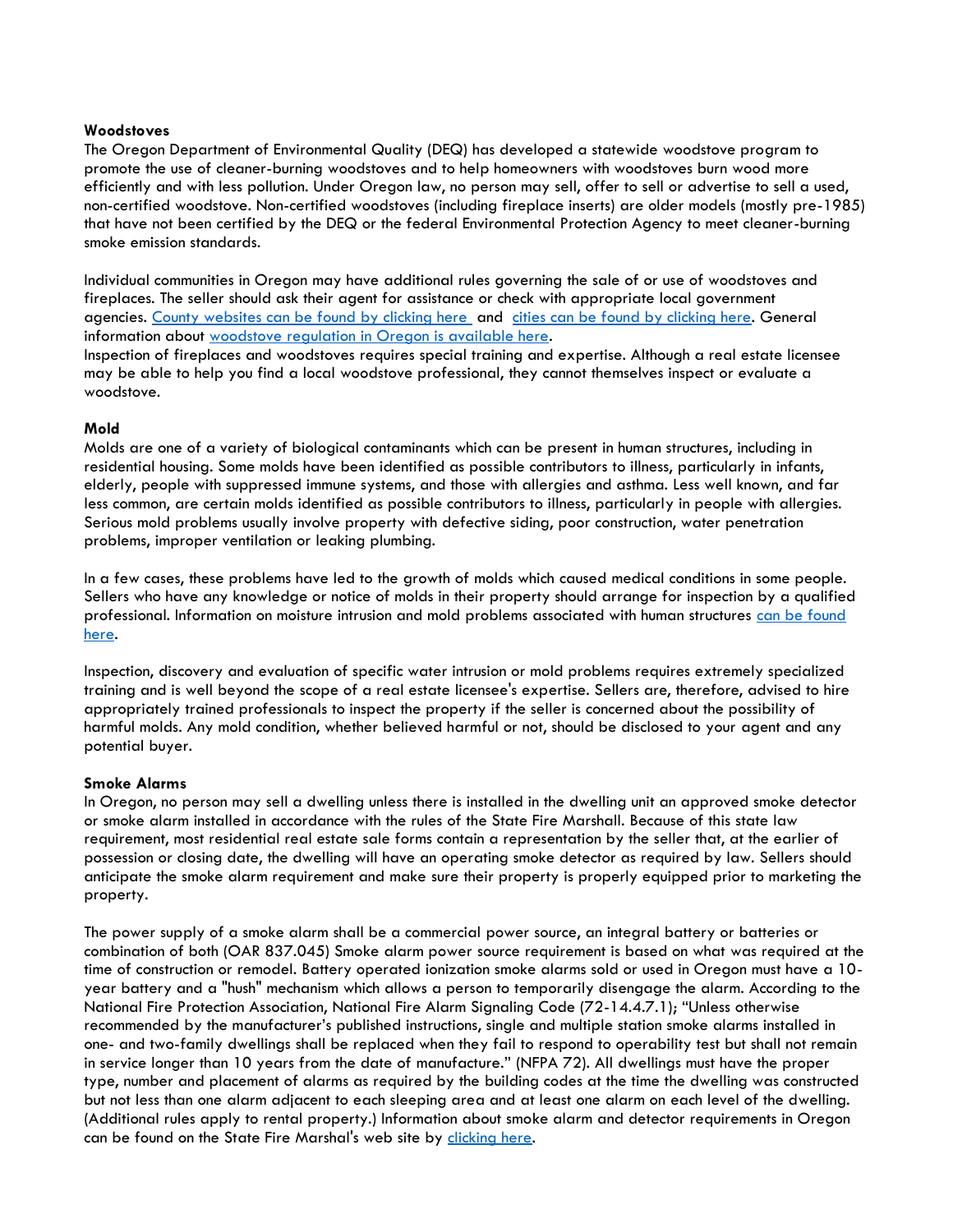Real estate licensees are not trained in building code or fire code compliance. If there is any doubt about whether a smoke alarm or detector system complies with building and fire code requirements, a licensed home inspector, or the home alarm or detector company, should be contacted. Your real estate agent may be able to assist you in finding the right code compliance professional.

#### **Carbon Monoxide Alarms**

Any person transferring a one or two family dwelling or multifamily housing (additional rules apply to rental property) that contains a carbon monoxide source (heater, fireplace, appliance, or cooking source that uses coal, wood, petroleum products, and other fuels that emit carbon monoxide as a by-product of combustion. Petroleum products include, but are not limited to kerosene, natural gas and propane. Fuel burning sources also include wood and pellet stoves, and gas water heaters, or has an attached garage with a door, ductwork, or ventilation shaft that communicates directly with a living space) must provide a properly functioning carbon monoxide alarm(s) installed at the location(s) that provide carbon monoxide detection for all sleeping areas of the dwelling or housing (on all levels of the home where there are bedrooms). Homes built during or after 2011, or which undergo a remodel or alteration that requires a permit, CO alarms are required regardless of the presence of a CO source. The alarm(s) must be installed in accordance with the rules of the State Fire Marshall and in accordance with any applicable requirements of the state building code. Information about carbon monoxide alarms and detector requirements in Oregon can be found on the State Fire Marshal's web site by [clicking here.](http://www.oregon.gov/osp/SFM/Pages/CommedCOProg.aspx)

A purchaser or transferee who is aggrieved by a violation of this requirement may bring an individual action in an appropriate court to recover the greater of actual damages or \$250 per residential unit (plus fees, including attorney's fees). Violation of this requirement does not invalidate any sale or transfer of possession. Actions for violations must be brought within one (1) year of the sale or transfer of possession.

Because of this state law requirement, most residential real estate forms will contain a representation that, at the earlier of possession or closing date, the dwelling will have an operating carbon monoxide detector as required by law. Sellers should anticipate the carbon monoxide alarm requirement as it is also included on the new seller's property disclosure form.

Real estate licensees are not trained in building code or fire code compliance. If there is any doubt about whether a carbon monoxide alarm complies with the building or fire code requirements, a licensed home inspector, or the alarm company should be contacted.

#### **Deaths, Crimes and External Conditions**

In Oregon, certain conditions on or near real property that may be of concern to buyers are considered not to be "material" by state law. Oregon Revised Statute 93.275. Ordinarily, "material facts" must be disclosed by the seller or the seller's agent. However, because state law declares certain facts to be not material, sellers are not held responsible for disclosing them as might otherwise be the case.

Facts that would be subject to disclosure but for the statute include the fact that the property was the site of a death, crime, political activity, religious activity, or any other act or occurrence that does not adversely affect the physical condition of, or title to, real property, including that a convicted sex offender resides in the area. Although the seller is not required to disclose such facts, they may elect to- for instance disclosing a pedophile living next door to buyers with small children. Under Oregon law, neither the seller nor their agent is allowed to disclose that an owner or occupant of the real property has or had human immunodeficiency virus or acquired immune deficiency syndrome.

#### **Neighborhoods**

Neighborhoods change over time. Some of these changes can affect the value or desirability of property. Building permits, zoning applications and other planning actions are a matter of public record and notice. Any notice of planning actions in the area, or even knowledge of future plans by neighbors or the government, that the seller has should be discussed with their real estate agent to determine what, if any, disclosure should be made to buyers.

Information about planning departments can be found on the county or city website. City information is available by [clicking here.](http://www.orcities.org/CityResources/LOCCityDirectory/tabid/845/ctl/ShortcutResults/mid/13270/language/en-US/Default.aspx?view=4) State road building projects information is available from the Oregon Department of [Transportation here.](http://www.oregon.gov/odot/projects/Pages/default.aspx)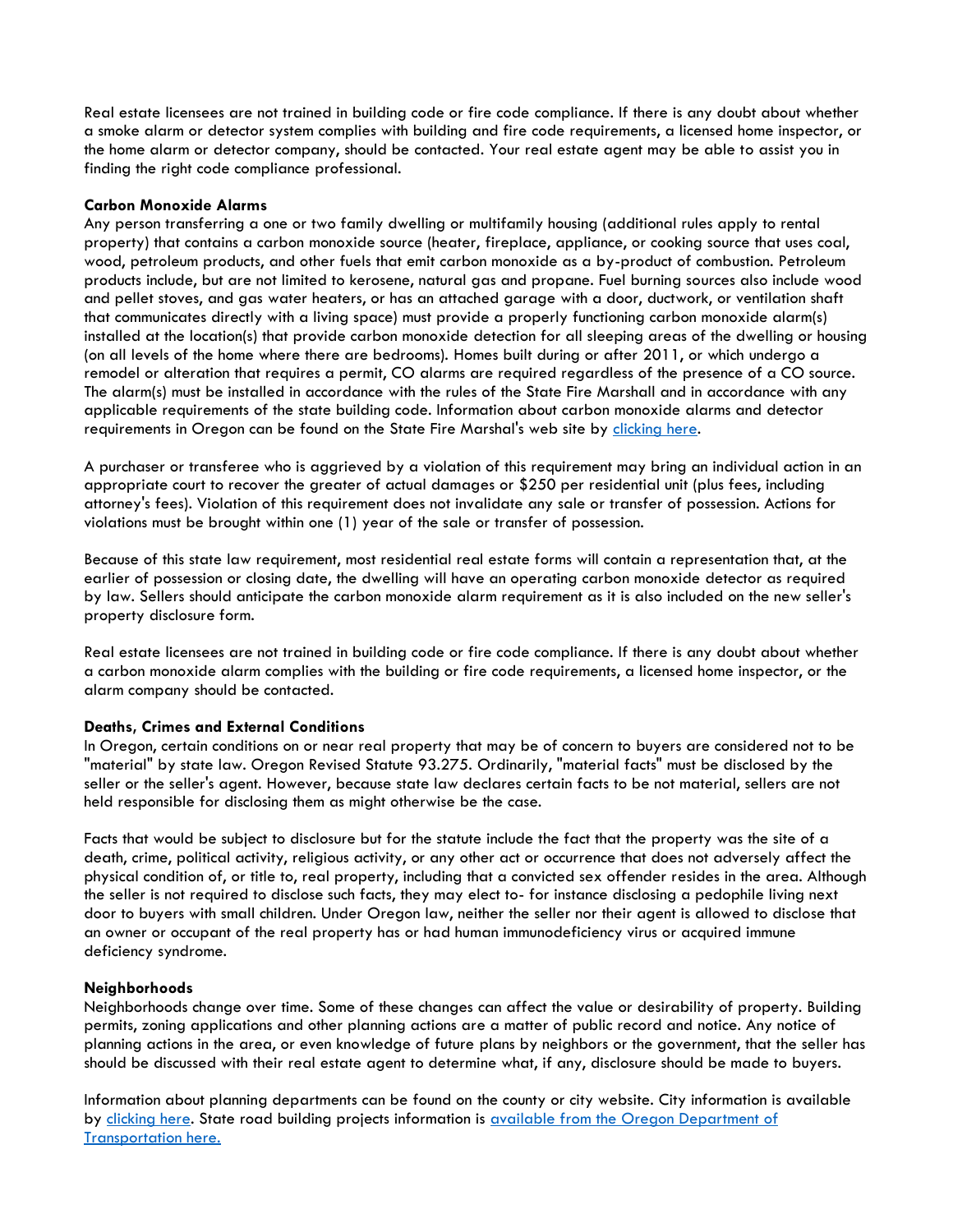Location within a school district can be an important attribute of a neighborhood. School boundaries, however, are subject to change. If location within a particular school district is going to be advertised to attract buyers or justify the asking price, the seller should investigate the boundaries and the likelihood of change by contacting the school district directly. Oregon law provides a "just compensation" right for some Oregon property owners if a public entity enacts or enforces a land use regulation that has the effect of reducing the value of the property. Sellers who believe the value of their property is affected by Oregon's property compensation laws are advised to seek the counsel of appraisers, attorneys or other land use professionals.

# SECTION III: DOCUMENT INSPECTION AND INVESTIGATION

#### **Information Generally**

Information from third parties regarding real estate and a real property transaction is not usually verified by real estate licensees. It is the responsibility of the seller to read the documents the seller is depending on in answering questions about the property. Interpretation of many documents involved in a real property transaction requires the practice of law and is beyond the scope of a real estate licensee's expertise. *Sellers uncertain about the legal effect of transaction documents should consult an attorney.*

#### **Real Estate Sales Form (Sale Agreement)**

A contract for the sale of real property must be in writing to be enforceable in Oregon. *A verbal offer or acceptance should not be made or relied upon.* Contracts for the sale of property are often called "earnest money" or "sale agreements." They are legally binding contracts. Sellers should seek competent legal advice before signing any contract they do not fully understand.

Sale agreements usually include provisions concerning who will hold the earnest money and under what conditions it may be refunded to the buyer or forfeited to the seller. Sellers should carefully review these provisions in any proposed transaction. The amount of earnest money pledged and the conditions under which it may be refunded or forfeited are important matters that should be carefully negotiated between the buyer and the seller.

Most sale agreements are written using a standard form. In Oregon, most licensees use a form developed specifically for Oregon real property transactions. Many of these forms contain dispute resolution provisions that require mediation or arbitration of disputes. Arbitration and mediation clauses can affect legal rights, including the right to a judicial determination of a claim and the right to appeal.

Sellers are responsible for selecting the terms and conditions of their agreement. Real estate licensees can give sellers important marketing, business and negotiating advice. Real estate licensees can assist in preparation of the sale documents only pursuant to the client's instructions. Real estate licensees are not attorneys and are prohibited by law from giving legal advice. To obtain a referral for a real estate attorney, visit the Oregon State Bar [website](http://www.osbar.org/public/legalhelp.html) or contact them by phone at 503-620-0222 (Local) or 800-452-8260 (Toll Free).

#### **Financing**

The buyer's ability to finance the property is an important contingency in most residential transactions. Buyers must act in good faith and use best efforts to obtain a loan if the sale is contingent upon obtaining a loan. Buyers often seek pre-approval from a lender prior to writing an offer. Seller's often demand such letters as part of the transaction process. Sellers should discuss the use of pre-approval letters, including such common forms as the Oregon Residential Loan Application Status Report, with their agent. A copy of the Oregon Residential Loan [Application Status Report can be found by clicking here.](http://oregonrealtors.org/sites/default/files/Oregon_Residential_Loan_Application_Status.doc)

A pre-approval letter should state that the lender has reviewed the buyer's credit report, income requirement and cash to close. The lender then pre-approves the buyer for the loan, subject to an acceptable appraisal of the property. The appraiser will normally work for the lender, not the seller. Appraiser certification and licensure can [be checked by clicking here.](https://public.orlicensing.oregon.gov/ACLBPublic/LPRBrowser.aspx)

Once the appraisal has been received, the loan underwriter authorizes final loan approval. Most residential sale agreement forms contain a provision that allows the buyer to cancel the transaction if the property appraises for less than the purchase price. Only when the appraisal and underwriting process is completed will an actual loan be secured.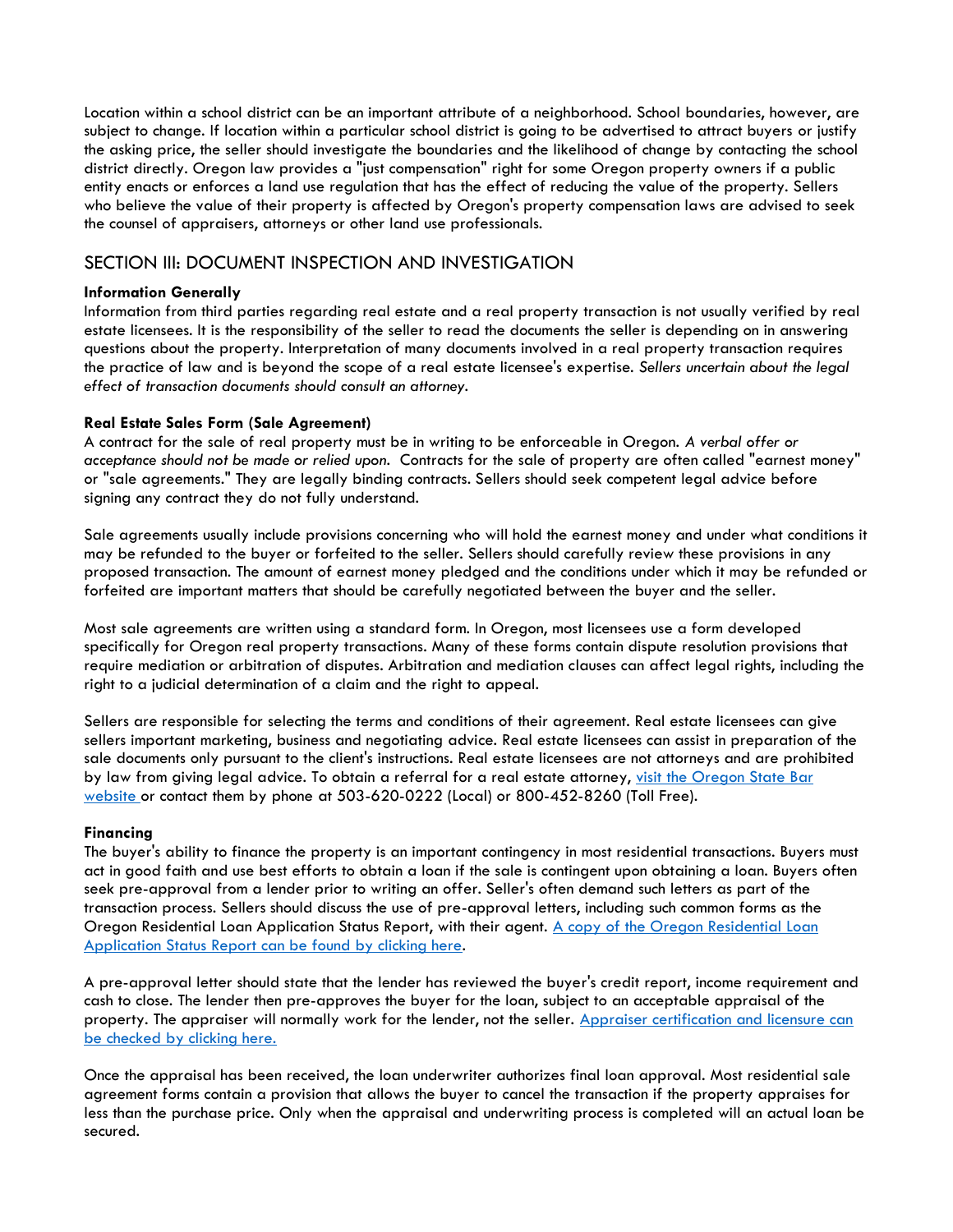The entire financing process varies depending on the property and type of financing involved. If the seller anticipates a "short sale" where the asking or accepted price is insufficient to cover the seller's total indebtedness, the time necessary to arrange financing may be greatly increased. If the seller is asked to finance any part of the transaction, the buyer's financial status will become material to the transaction. A real estate licensee cannot hide material information from any party to a real estate transaction and should not be asked to do so by the seller or buyer.

#### **Title Report and Commitment**

Most real estate transactions are contingent on the buyer's approval of the preliminary title report and any conditions, covenants and restrictions (CC&Rs) attached to the property. The seller will be required to obtain, and pay for, a report and provide it to the buyer. The report, produced by a title insurance company, contains important information that should be reviewed by the seller, if possible, prior to marketing.

In particular, a title report will list certain "exceptions" to the policy the title company will issue for the property. Exceptions can make the seller's title undesirable or even unmarketable. Title exceptions should, therefore, be carefully reviewed. [General information about title issues can be found by clicking here.](http://www.firstam.com/title/resources/reference-information/title-insurance-reference-articles/q-a-about-title-insurance.html) Questions about the title report and associated documents can be directed to the title or escrow officer issuing the report or to the seller's attorney. Review of title reports for legal deficiencies involves the practice of law and is beyond the expertise of a real estate licensee.

#### **Homeowners' Association Documents, Covenants, Conditions, and Restrictions**

Covenants, conditions and restrictions, called "CC&Rs," are formally recorded private limitations on the right to use real property. Often, but not always, CC&Rs are enforced by a homeowners' association. Review of the CC&Rs is typically part of a real estate sale. Although real estate licensees are familiar with common CC&R provisions, determining the legal effect of specific provisions is considered the practice of law in Oregon and, therefore, beyond the expertise of a real estate licensee.

Homeowners' association rules and regulations can significantly impact a buyer's plans for the property and, therefore, affect price or desirability. Planned communities and condominiums are very likely to have detailed homeowners' association governing documents, mandatory fees and ongoing homeowner obligations. Governing documents, fees and homeowner obligations should be reviewed by the seller prior to marketing so that any potential issues may be identified. [For more information on homeowners' associations and CC&Rs, click here.](http://www.realtor.com/BASICS/condos/ccr.asp)

#### **Homeowners' Insurance**

The insurance claims history for a home may affect the cost of homeowners' insurance, or even its insurability. Most insurance companies use a database service called the Comprehensive Loss Underwriting Exchange (CLUE) to track claims made. Depending on the content of the CLUE report, and the insurance company's policy, home insurance may prove more difficult to get than expected.

Sellers who have made claims on their homeowner's insurance (especially for flooding or water intrusion) may want to check their CLUE Report prior to marketing the property to make certain buyers will not have difficulty obtaining insurance. [Homeowners can obtain a copy of the report for their property online by clicking here.](https://personalreports.lexisnexis.com/) More information on [homeowners insurance in Oregon can be found by](http://www.insuranceoregon.org/) clicking here.

#### **Square Footage and Acreage**

The square footage of structures and acreage data found in MLS printouts, assessor records and the like are usually just estimates and should not be relied upon. Many Oregon properties have not been surveyed and their exact boundaries are not known. Square footage or land size is often material considerations in a purchase. The seller should therefore be very careful about making square footage and acreage representations. It is a good idea to warn buyers that all structures and land should be measured by the buyer or a licensed surveyor. Such measurement or verification is often made an express contingency of the agreement. If property boundaries are in doubt in any way, the seller may elect to have the property surveyed prior to putting it up for sale. Any representation of square footage should state the source (e.g. per assessor) and contain a "more or less" or other accuracy disclaimer. [Licensed surveyors can be found by visiting their website here.](http://www.oregon.gov/Osbeels/Pages/Search_License.aspx)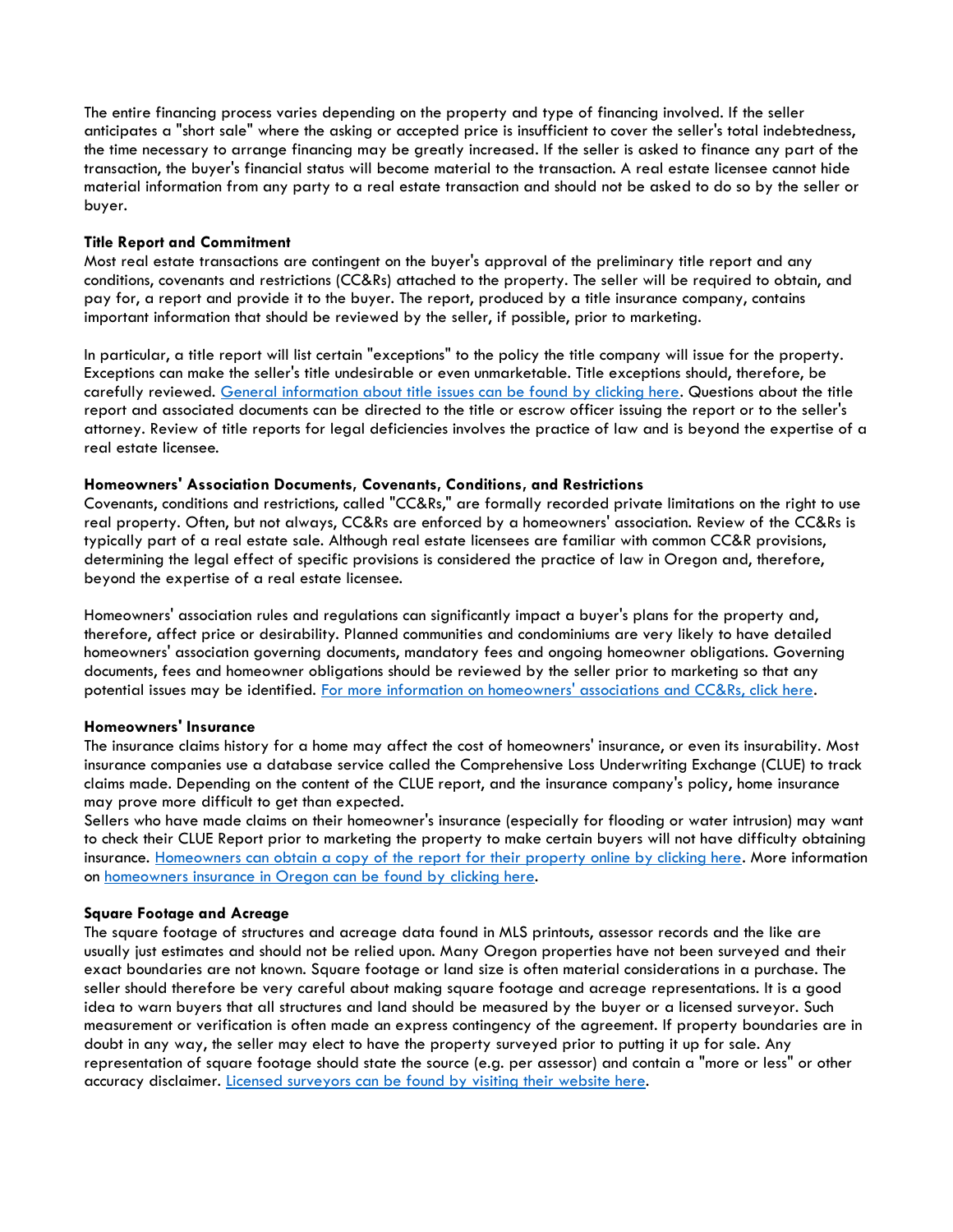#### **Lead-Based Paint Disclosure Form**

Residential property built before 1978 (subject to the Residential Lead-Based Paint Disclosure Program administered by the Environmental Protection Agency (EPA) and the Department of Housing and Urban Development (HUD). The Act requires sellers to provide the buyer with a lead-based paint disclosure and the pamphlet entitled Protect Your Family From Lead in Your Home. [Information about the requirements and samples of](https://www.hud.gov/program_offices/healthy_homes/healthyhomes/lead)  [the forms can be found by clicking here.](https://www.hud.gov/program_offices/healthy_homes/healthyhomes/lead)

Owners of homes built before 1978 should anticipate and discuss with their agents their obligations under the disclosure statute. It is the seller's responsibility under federal law to see to it the buyer receives the disclosure and pamphlet. Sellers of pre-1978 housing should ask their real estate licensee about lead-based paint disclosures. Information about lead-based paint and companies certified and licensed to conduct lead-based paint testing or perform abatement, [can be found at the Department of Human Resources by clicking here.](http://public.health.oregon.gov/HealthyEnvironments/HealthyNeighborhoods/LeadPoisoning/InspectionAbatementProfessionals/Pages/certlist.aspx)

If you are planning renovation, repair, or painting (RRP) on a home built before 1978, you should be aware of EPA rules that require such work be done by certified contractors who must follow EPA work guidelines. This may complicate or add expense to such projects. RRP rules in Oregon are jointly administered and enforced by the Construction Contractors Board (CCB) & the Oregon Health Authority. [For information, click here.](http://public.health.oregon.gov/PHD/Directory/Pages/program.aspx?pid=73)

Homeowners who do their own work in their own home are exempt from RRP rules. EPA does, however, urge homeowners to read EPA's Renovate Right: Important Lead Hazard Information for Families, Child Care Providers, and Schools. Homeowners can also call the National Lead Information Center at 1-800-424-LEAD (5323). [For](http://www.epa.gov/lead/pubs/renovation.htm)  [more information or visit EPA's website by clicking here.](http://www.epa.gov/lead/pubs/renovation.htm)

#### **Historic Property**

It is important for the buyer to determine whether a property is considered a historic property and therefore subject to a special assessment providing for tax benefits to the owner of the property. These properties are listed on the National Register of Historic Places. [For more information click here.](http://www.oregonheritage.org/OPRD/HCD/NATREG/index.shtml) It is important for buyers to understand how to retain the tax benefits afforded to the property.

The newest version of the Historic Property Tax Benefit Program not only reduces the benefit from 15 to 10 years but provides increased accountability on owners. Additionally, the law allows for a second 10-year renewal of the benefit so long as the local government has not passed a resolution prohibiting the renewal. The lack of a renewal of the special assessment or failing to comply with the requirements and deadlines contained in the law could result in the loss of the special assessment and a substantial increase in the new owner's property taxes as well as potential fines. [More information on the Historic Property Tax benefit Program including statutes, rules and](http://www.oregon.gov/oprd/HCD/SHPO/pages/tax.aspx)  [applications can be found here.](http://www.oregon.gov/oprd/HCD/SHPO/pages/tax.aspx)

Buyers should carefully review closing documents and inquire into all requirements of the Historic Property Tax Benefit Plan when presented with a Historic Property Addendum. Real estate licensees are not trained or licensed to provide tax advice.

#### **Wire Fraud Advisory**

Sellers should beware of wiring instructions sent via email. Cyber criminals may hack or otherwise gain access to email accounts and send emails with false wiring instructions. Sellers should independently confirm wiring instructions in person or by telephone to a trusted and verified person or phone number prior to wiring any money. For more information, read [Protect Your Mortgage Closing from Scammers](https://www.consumer.ftc.gov/blog/2017/06/protect-your-mortgage-closing-scammers) and Buying a Home? Watch Out for Mortgage [Closing Scams.](https://www.consumerfinance.gov/about-us/blog/buying-home-watch-out-mortgage-closing-scams/)

#### **For Additional Information**

Oregon [Real Estate Agency](http://www.rea.state.or.us/) [Oregon State Government](http://www.oregon.gov/) [Association of Oregon Counties](http://oregoncounties.org/) [League of Oregon Cities](http://www.orcities.org/) [Oregon Association of REALTORS](http://www.oregonrealtors.org/)®